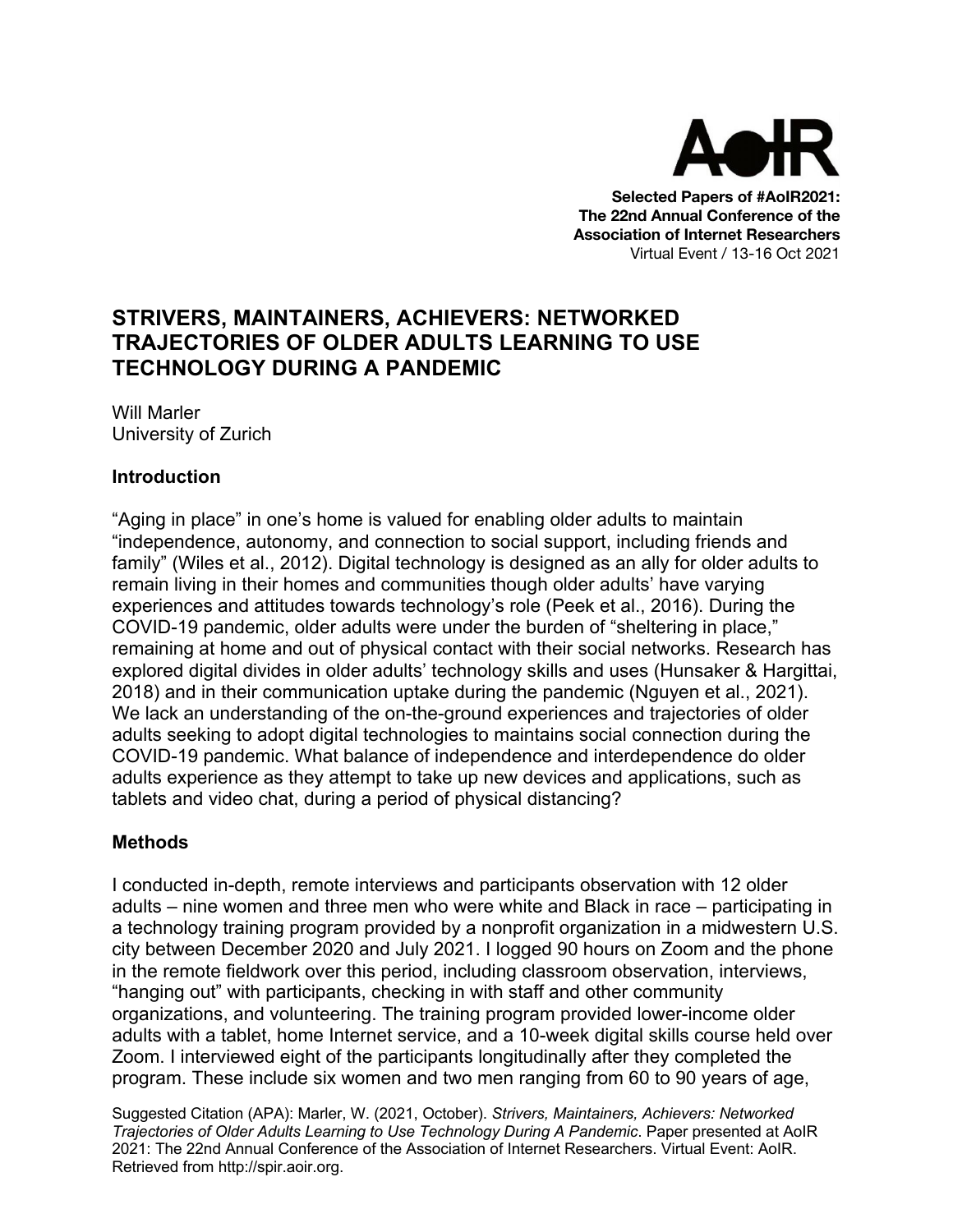including three Black participants. I conducted 42 hour-long Zoom or phone interviews with the eight longitudinal participants. I gained insights on the broader context of everyday life over Zoom interviews through "home tours" given by participants and hanging out and speaking about a variety of topics outside of interview questions. I attended eight tablet training classes, spoke as the graduation speaker for four cohorts, and conducted four volunteer sessions as a digital tutor. With the permission of five participants, I also began to observe their social media activity on Facebook, weaving these observations into interviews. I recruited participants and collected data through an ongoing process of informed consent and analyzed my data through grounded theory, allowing concepts to arise and testing them against future responses and observations.

## **Findings**

I introduce "strivers," "achievers," and "maintainers" to describe different experiences of in(ter)dependence that emerged at the intersection of technology use and physical distancing for 12 participants during and after the technology training program. There are the oldest participants, who had the least digital skills and experience, aged 86 and 90, whom I call "strivers." A 10-week remote training course, a free tablet, and home Internet service was not enough for these strivers to develop an independent capacity to use Zoom and other features of their tablets as a means of social connection. The technology training program was itself the primary social outlet of these strivers during the period of fieldwork, aside from occasional family visits and phone calls from friends.

Different expressions of social needs shaped life satisfaction across strivers in the context of a failure to develop technological independence. Phone calls and occasional visits provided sufficient relief for Sarah, aged 86, divorced, and living without any of her family in the city, who "never feels lonely, even when [she is] alone," and finds entertainment in reading and television. By contrast, Wilma, aged 90, who lives alone and whose children occasionally visit from other cities, described herself as depressed before and after graduating from the program. Trouble with dexterity and memory prevented Wilma from gaining proficiency in Zoom, despite ongoing remote tutoring sessions. Zoom continued to represent "the outside world" of social possibility. In contrast, the satisfaction she gained from phone conversations with friends dwindled over the months with the imposed monotony of the pandemic: "No activities, no trips around town. We don't have anything to talk about!" Wilma acknowledged her social dependence and experienced greater discontent for having experienced though not realized the potential of Zoom to bring her into community contact once the program had ended.

While strivers sought but could not develop new digital capacities through a nonprofit program, the "achievers" were younger, in their early or mid-60s, and had used smartphones and social media for several years. Achievers used a level of existing digital skill to seize on a new provision of devices, services, and instruction and they solidified and developed existing social involvements, in degrees that varied based on pre-existing social networks. For example, Toni, 67 and never married, took on a greater role in her church as gatherings went virtual. Toni become involved in Zoom calls with a national group of women church leaders who had previously met in person elsewhere in the country where Toni was not inclined to travel. Finally, "maintainers"